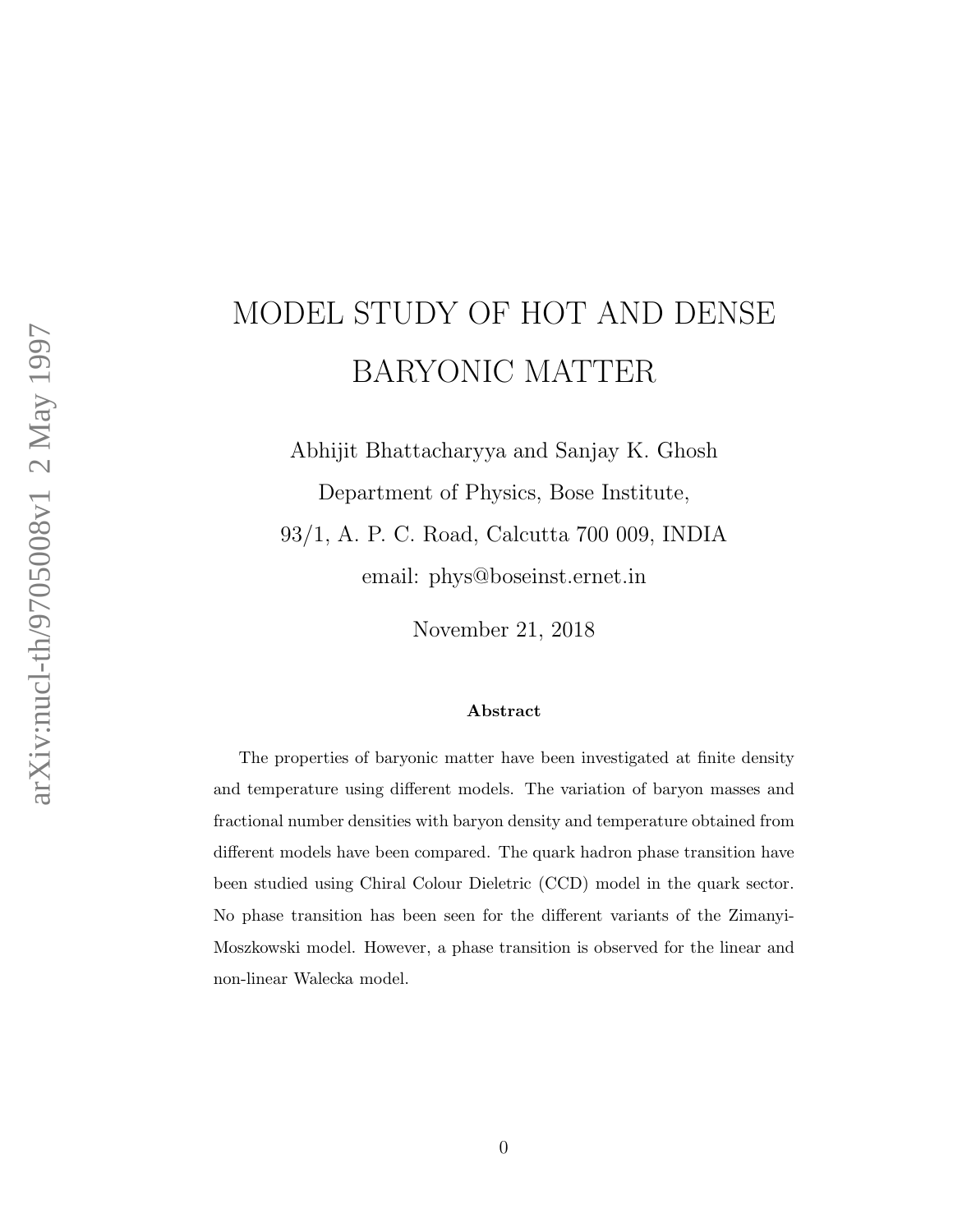#### 1 Introduction

The study of hot and dense hadronic matter is a very old sphere of activity [1]. It is quite well known now that QCD is the fundamental theory of strong interaction where the fundamental particles are quarks and gluons. In principle, one should be able to study the low energy hadronic phenomena using QCD. But due to the nonperturbative nature of the problem, it becomes difficult to use QCD to describe hadronic matter. This leads people to calculate hadronic matter properties from effective models.

The quark structure of hadrons lead people to believe that under extreme conditions, *i.e.* at very high temperature and/or density, the quarks, which are confined inside the hadrons, may have larger spatial extension [2, 3] compared to the typical size of a hadron which is about  $1 fm$ . So hadron to quark matter phase transition may occur inside neutron stars because of the very high density. On the other hand, a soup of quarks and gluons may be produced in heavy ion collisions. Such a matter was termed as Quark-Gluon Plasma (QGP) [3]. Independent of the fact whether QGP will be produced, it can be said that a hot and dense matter will be produced under such extreme conditions. That can be either QGP or hot and dense hadronic matter. Furthermore, even if QGP is produced it will undergo a phase transition to hadronic matter. These phenomena make the study of hadronic matter an interesting area of research.

In this paper we have studied the properties of baryonic matter at high temperature and density from the five different hadronic models. These are the Walecka model (LW), the Zimanyi-Moszkowski (ZM) models and the non-linear Walecka (NW) model. The Walecka model [4] contains nucleons, scalar  $\sigma$ -meson and vector  $\omega$ -meson and it reproduces the features of strong interaction i.e. short range repulsive and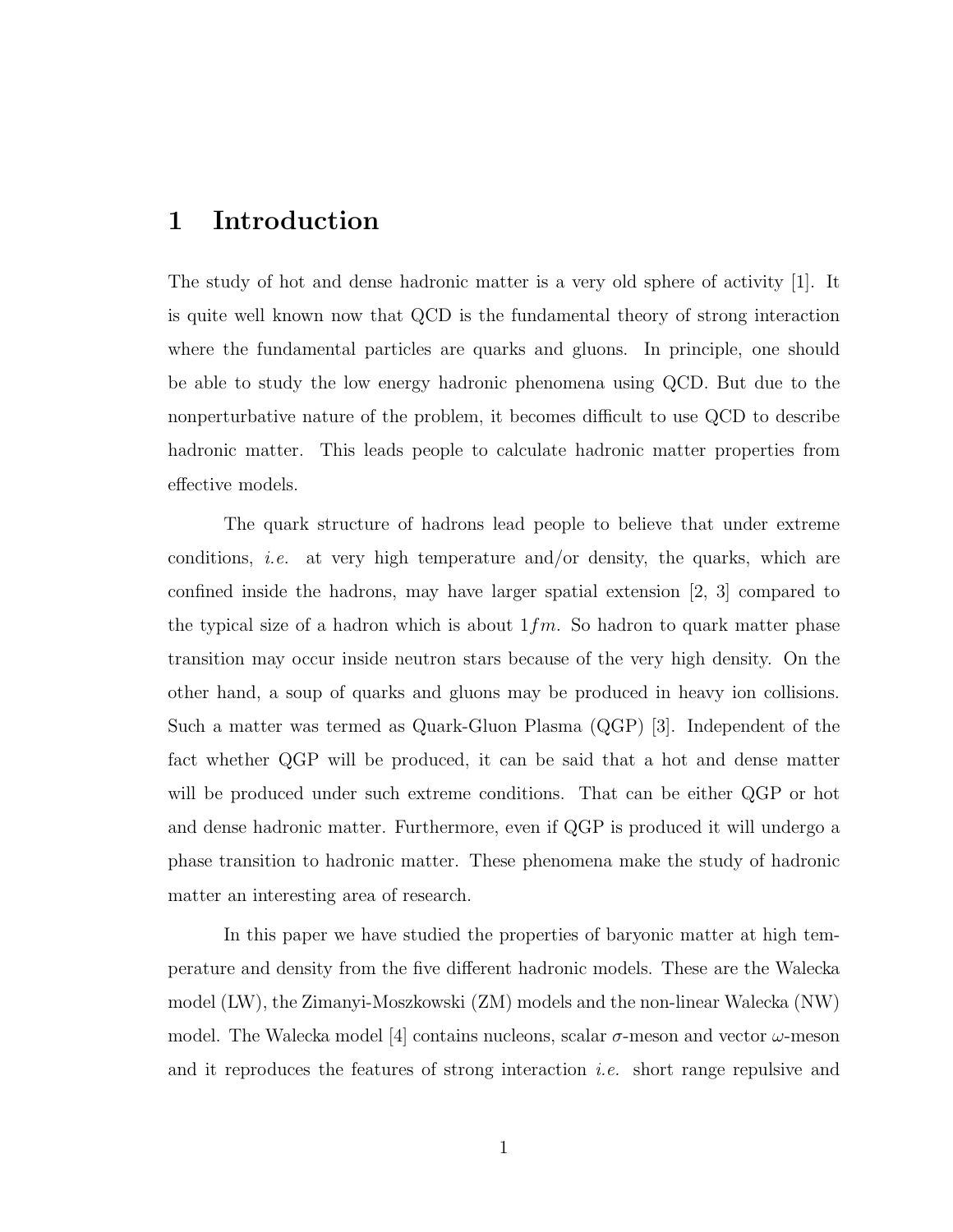long range attractive forces. Extensive studies have been carried out, after the invention of this model, towards the calculation of hadronic matter properties from this model [1, 5]. This revealed certain inconsistencies in the model. It was found that this model yields the incompressibility  $K = 524 MeV$  compared to the accepted value  $K = 210 \pm 30 MeV$ . Furthermore the model gives a very low nucleon mass at the nuclear matter density. As a remedy of these problems other models of hadronic matter were proposed. In the NW [6] model, in addition to the interactions present in the usual Walecka model, cubic and quartic self interactions of the  $\sigma$ -meson are also included.

The ZM model [7] differs from the usual Walecka model in the form of coupling between the scalar meson and the nucleon, which is a derivative coupling in the new model. As a result of this derivative coupling the model reproduces some of the experimental results nicely [7, 8]. It yields the incompressibility  $K = 224.49 MeV$ , which is much closer to the accepted value compared to the Walecka model, and a nucleon effective mass  $M_N^* = 797.64 MeV$  at the nuclear matter saturation density  $(\rho = 0.15 fm^{-3})$ . But, the price one has to pay is that the model looses its renormalisability due to the derivative coupling. This is acceptable as far as the discussion of the effective models goes, since the description of hadronic matter need only be valid upto the temperatures  $T \leq 200MeV$  provided the deconfinement phase transition to QGP is a reality.

In the present work the LW and ZM models have been extended to include hyperons. Some efforts have already been made to include hyperon degrees of freedom in the nuclear equation of state [6, 9, 10, 11] but, most of these studies were restricted to zero temperature scenario. Section 2 is devoted to the study of different models of baryonic matter. In section 3 the qurak model, which is chosen to be the Chiral Colour Dielectric (CCD) model has been discussed. Section 4 contains the study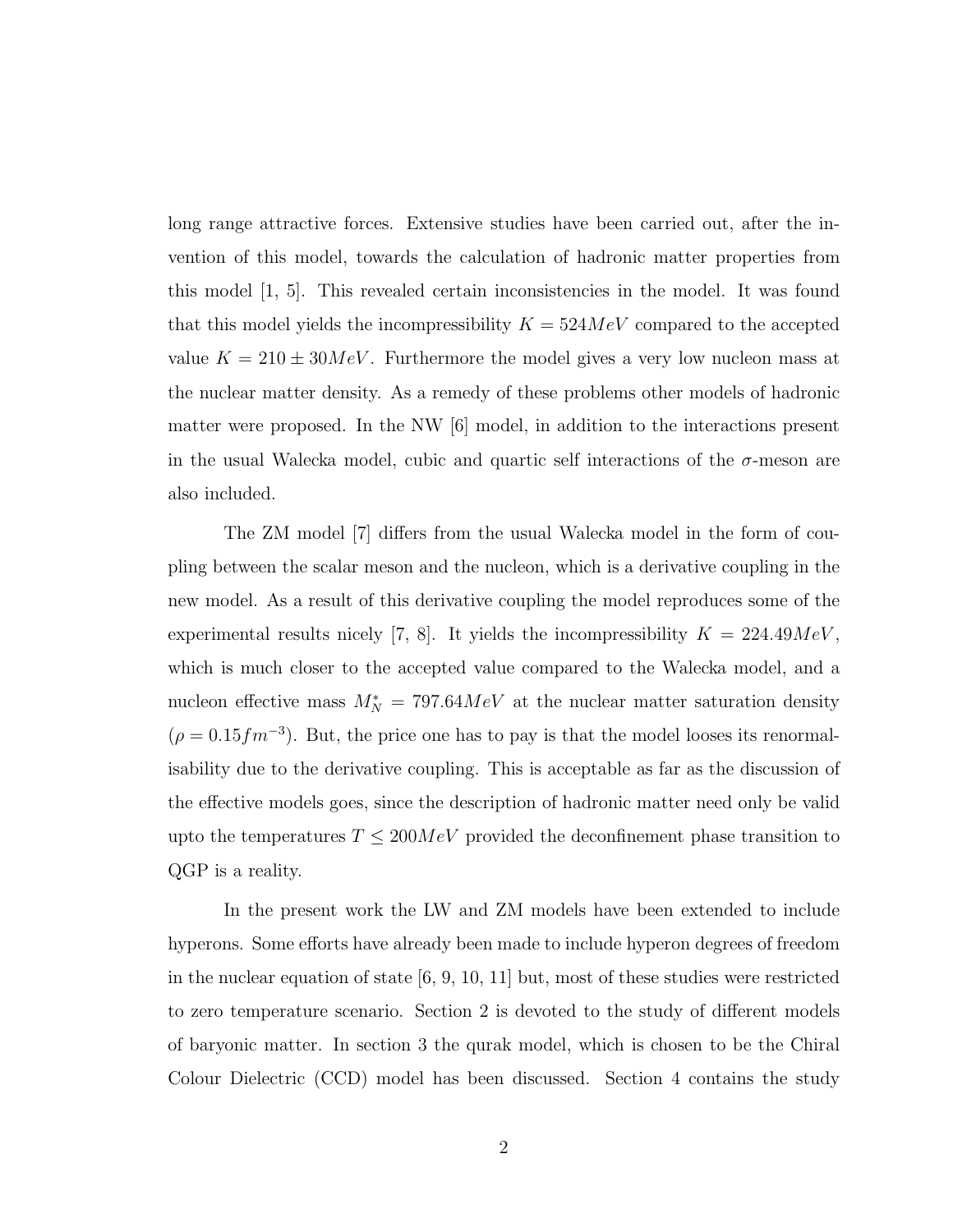of the temperature and density dependence of baryon masses and number densities. The hadron-quark phase transition is discussed in section 5 and finally the results and conclusions are given in section 6.

# 2 Hadronic Models

We have five different hadronic models to describe the properties of baryonic matter. These models are the Linear Walecka model, the three variants of the Zimanyi-Moszkowski model and the Non-linear Walecka model. The different variants of the ZM model is denoted by ZM, ZM2 and ZM3 (according to the notations followed in ref.[8, 12]) models respectively. The ZM models discussed in refs. [8, 12] contain neutrons and protons only and they have been used to describe symmetric nuclear matter. Here the ZM models as well as the linear Walecka model are extended to include hyperons,  $\rho$ -meson and leptons (electrons and muons). The  $\rho$ -meson and leptons have been included to describe the asymmetric baryonic matter in  $\beta$ -equilibrium.

The Lagrangian density for the NW model [6] is written as,

$$
\mathcal{L}_{NW} = \sum_{i} \bar{\psi}_{i} (i\gamma^{\mu} \partial_{\mu} - m_{i} + g_{\sigma i} \sigma + g_{\omega i} \omega_{\mu} \gamma^{\mu} - g_{\rho i} \rho_{\mu}^{a} \gamma^{\mu} T_{a}) \psi_{i} - \frac{1}{4} \omega^{\mu \nu} \omega_{\mu \nu} \n+ \frac{1}{2} m_{\omega}^{2} \omega_{\mu} \omega^{\mu} + \frac{1}{2} (\partial_{\mu} \sigma \partial^{\mu} \sigma - m_{\sigma}^{2} \sigma^{2}) - \frac{1}{4} \rho_{\mu \nu}^{a} \rho_{a}^{\mu \nu} + \frac{1}{2} m_{\rho}^{2} \rho_{\mu}^{a} \rho_{a}^{\mu} \n- \frac{1}{3} b m_{N} (g_{\sigma N} \sigma)^{3} - \frac{1}{4} c (g_{\sigma N} \sigma)^{4} + \sum_{l} \bar{\psi}_{l} (i \gamma^{\mu} \partial_{\mu} - m_{l}) \psi_{l}
$$
\n(1)

The Lagrangian densities fo LW model and ZM models can be written in a unified form as given below [4, 7, 8, 12]:

$$
\mathcal{L}_R = \sum_i \bar{\psi}_i (i\gamma_\mu \partial^\mu - M_i + m^{*\beta} g_{\sigma i} \sigma - m^{*\alpha} g_{\omega i} \gamma_\mu \omega^\mu + m^{*\alpha} g_{\rho i} \gamma_\mu \rho_a^\mu T_a) \psi_i
$$
  
+ 
$$
m^{*\alpha} (\frac{1}{4} \omega_{\mu\nu} \omega^{\mu\nu} - \frac{1}{2} m^2_{\omega} \omega_{\mu} \omega^\mu) + \frac{1}{2} (\partial_\mu \sigma \partial^\mu \sigma - m^2 \sigma^2)
$$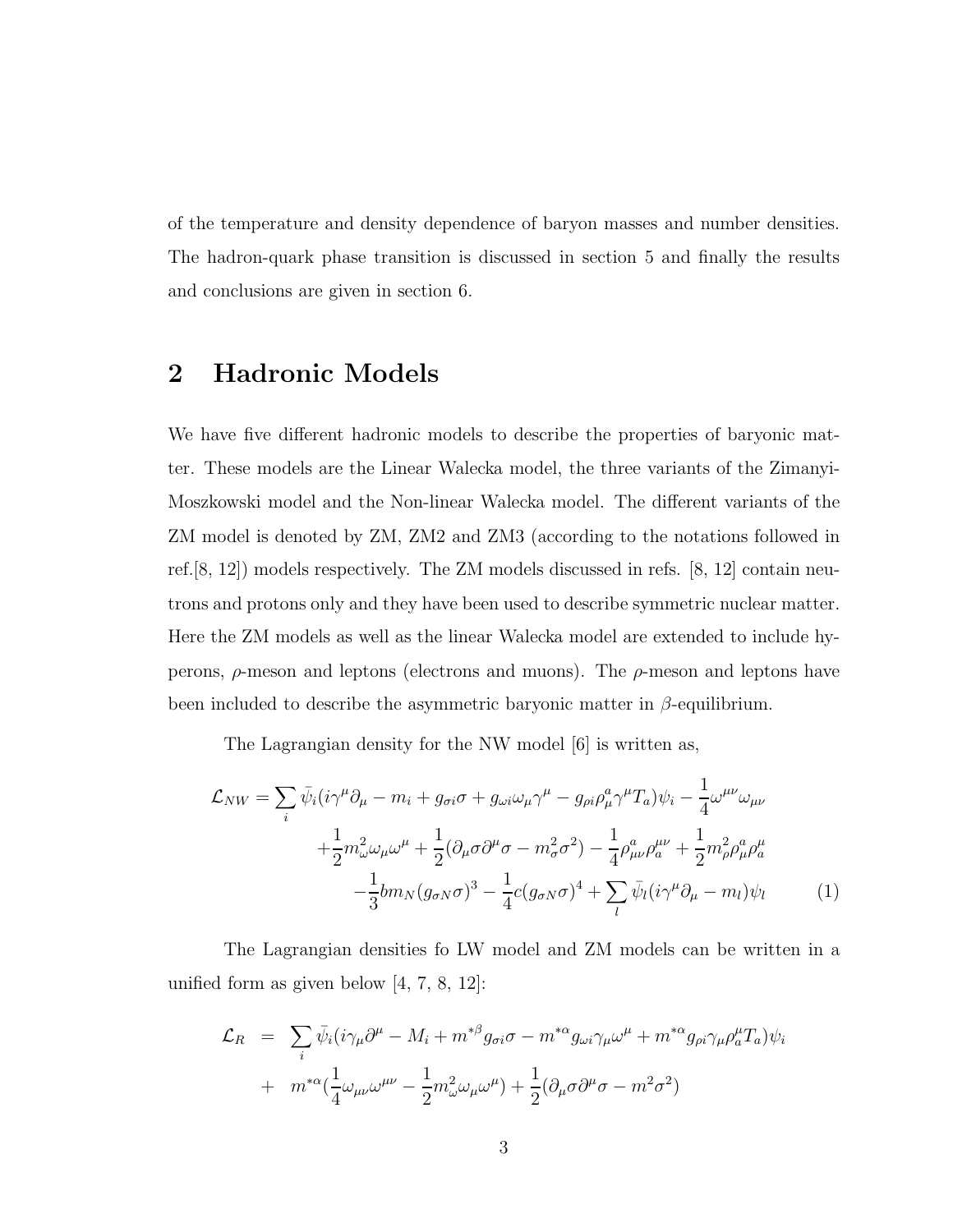$$
- m^{*\alpha} \left(\frac{1}{4}\rho^a_{\mu\nu}\rho_a^{\mu\nu} - \frac{1}{2}m^2_{\rho}\rho^a_{\mu}\rho_a^{\mu}\right) + \sum_l \bar{\psi}_l (i\gamma_\mu\partial^\mu - M_l)\psi_l \tag{2}
$$

with  $\alpha = 0, \beta = 0$  for the Walecka model,  $\alpha = 0, \beta = 1$  for the ZM model,  $\alpha = 1, \beta = 1$ for the ZM2 model, and  $\alpha = 2, \beta = 1$  for the ZM3 model.

In the Lagrangians (1) and (2) mentioned above,  $\psi_i$  is the baryon field which can be neutron (n), proton (p), lambda ( $\Lambda$ ) or sigma ( $\Sigma^-$ ) baryons,  $\omega$ ,  $\rho$  and  $\sigma$  are the corresponding meson fields,  $g_{\sigma i}$ ,  $g_{\omega i}$  and  $g_{\rho i}$  are the coupling strengths of  $\sigma$ ,  $\omega$  and  $\rho$  mesons, respectively, with the corresponding baryons. The electrons and muons are denoted by  $\psi_l$ . The Non-linear Walecka Lagrangian includes cubic and quartic self-interactions of the  $\sigma$  field with couplings b and c respectively [6]. The quantity  $m^*$  is given by

$$
m^* = (1 + \frac{g_{\sigma n} \sigma_0}{M_n})^{-1}
$$
\n(3)

where  $g_{\sigma n}$  is the coupling of scalar meson with nucleon,  $M_n$  is the nucleon mass and  $\sigma_0$  is the mean field value of *sigma* field.

In the Mean Field Approximation (MFA) the meson fields are replaced by their ground state expectation values. Then the equation of motion for the baryon field can be written as

$$
\[i\gamma.\partial - M_i^* - g_{\omega i}\gamma_0\omega^0 + T_3\gamma_0\rho^{30}\] = 0\tag{4}
$$

where  $T_3$  is the z-component of the isospin and  $M_i^*$  is the effective mass of the baryon which is

$$
M_i^* = M_i - g_{\sigma i} m^{*\beta} \sigma_0 \tag{5}
$$

for the linear Walecka and ZM models. For the NW model  $M_i^*$  can be written as,

$$
M_i^* = M_i - g_{\sigma i} \sigma_0 \tag{6}
$$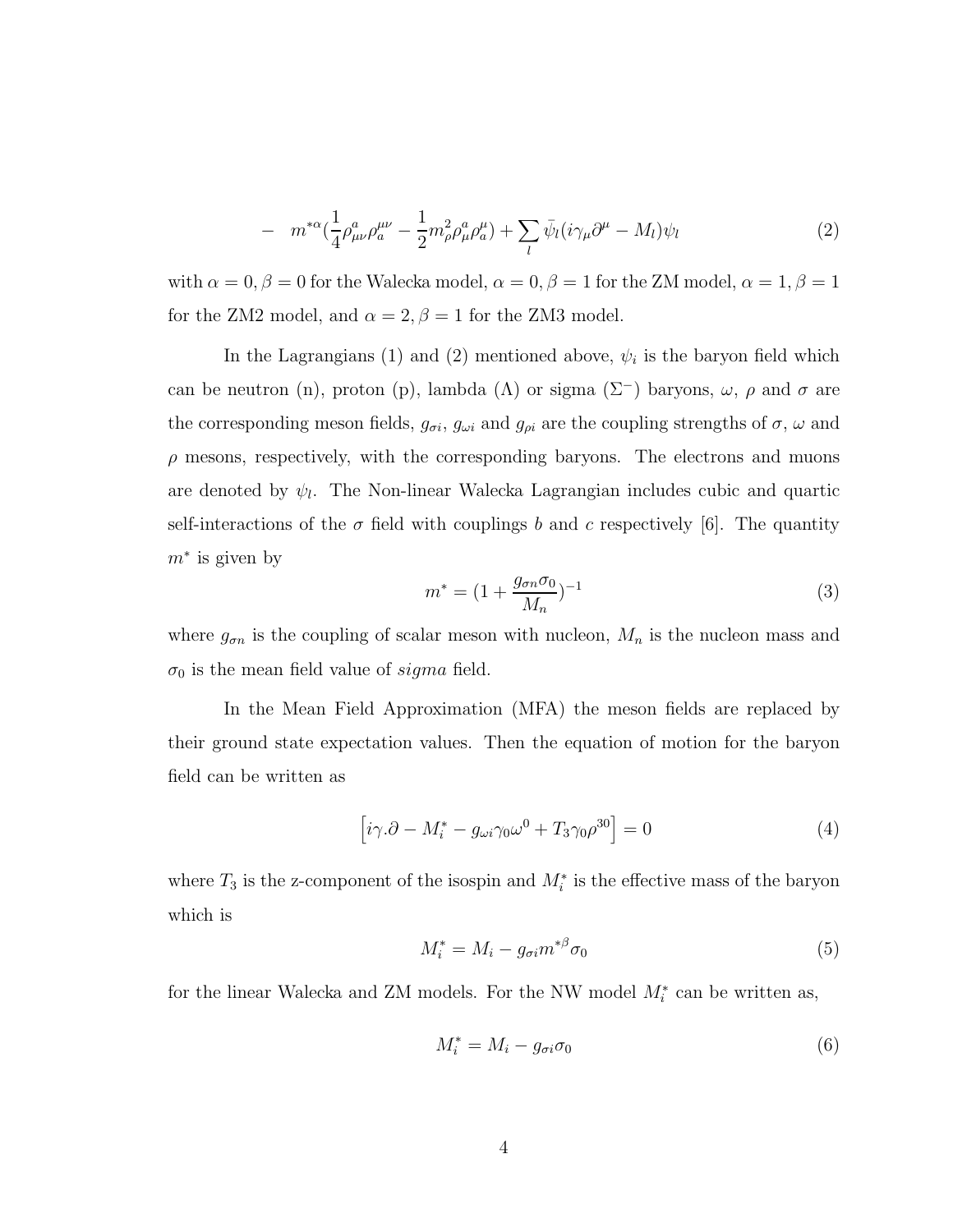The mean field values of the meson fields are given by

$$
\omega_0 = \sum_i \frac{g_{\omega i}}{m_{\omega}^2} \langle \bar{\psi}_i \gamma_0 \psi_i \rangle
$$
  
\n
$$
\rho_0^3 = \sum_i \frac{g_{\rho}}{m_{\rho}^2} \langle \bar{\psi}_i I^3 \gamma_0 \psi_i \rangle
$$
\n(7)

for all the models. The value of  $\sigma_0$  for the Lagrangian (2) is

$$
\sigma_0 = \sum_i \frac{g_{\sigma i}}{m_{\sigma}^2} \langle \bar{\psi}_i \psi_i \rangle + \frac{\alpha}{2} \left[ \frac{m_{\omega}}{m_{\sigma}} \right]^2 \frac{\alpha}{M} m^{*(\alpha+1)} \omega_0^2 \tag{8}
$$

and for the non-linear Walecka model (1) is

$$
\sigma_0 = \sum_i \frac{g_{\sigma i}}{m_{\sigma}^2} \langle \bar{\psi}_i \psi_i \rangle - b m_N g_{\sigma N}^3 \sigma_0^2 - c g_{\sigma N}^4 \sigma_0^3 \tag{9}
$$

The Lagrangian (2) has six parameters. These are  $g_{\sigma n}/m_{\sigma}$ ,  $g_{\sigma \Lambda}/m_{\sigma}$ ,  $g_{\rho n}/m_{\rho}$ and  $g_{\rho\Lambda}/m_{\rho}$   $g_{\omega n}/m_{\omega}$  and  $g_{\omega\Lambda}/m_{\omega}$ . The nucleon couplings are determined from the nuclear matter saturation properties [8, 12]. The values are given as follows:  $C_{\sigma}^2 =$ 357.4 and  $C_{\omega}^2 = 273.8$  for the Walecka model; 169.2 and 59.1 for the ZM model; 219.3 and 100.5 for the ZM2 model and 443.3 and 305.5 for the ZM3 model where  $C^2_{\sigma} = g^2_{\sigma} (M_N/m_{\sigma})^2$  and  $C^2_{\omega} = g^2_{\omega} (M_N/m_{\omega})^2$ . The value of  $g_{\rho n}$  is 8.55451. The other three parameters are coupling constants of the hyperon-meson interactions and are not well known. These cannot be determined from nuclear matter properties since the nuclear matter does not contain hyperons. Furthermore, properties of hypernuclei do not fix these parameters in a unique way. Here the hyperon couplings are taken to be  $\frac{2}{3}$  of the nuclear coupling [13].

The non-linear Walecka model has eight parameters out of which five are determined by the saturation properties of nuclear matter. These are nucleon couplings to scalar  $g_{\sigma}/m_{\sigma}$ , isovector  $g_{\rho}/m_{\rho}$  and vector mesons  $g_{\omega}/m_{\omega}$  and the two coefficients in the scalar self interaction i.e. b and c. Here the  $\rho$  and  $\omega$  meson masses are chosen to be their physical masses.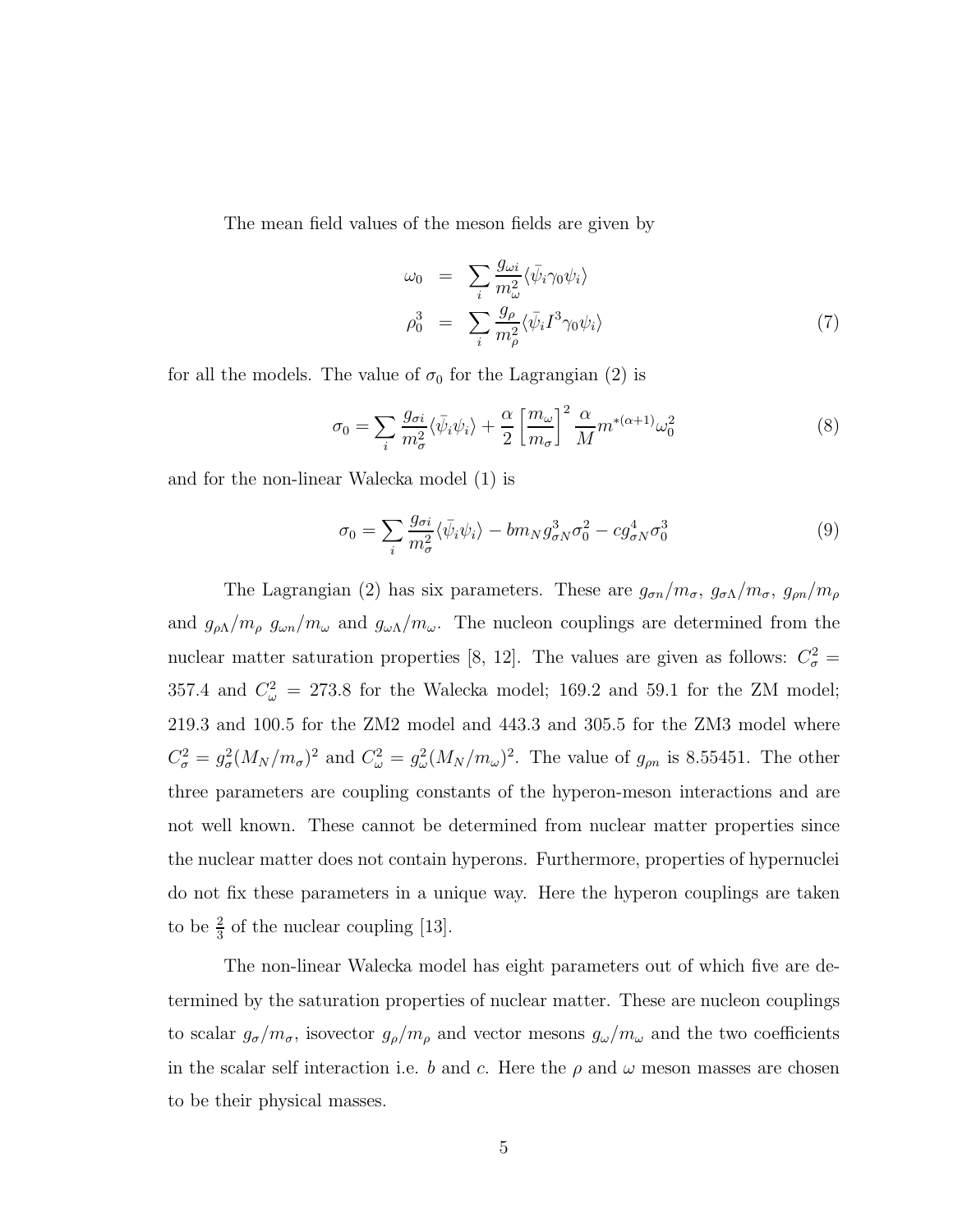The values of the parameters obtained are

$$
g_{\sigma n}/m_{\sigma} = 1.52505 \times 10^{-2}
$$
,  $g_{\omega n}/m_{\omega} = 8.63433/782$ ,  $g_{\rho}/m_{\rho} = 8.55451/770$ ,  
 $b = 3.41799 \times 10^{-3}$  and  $c = 1.46 \times 10^{-2}$ .

Once again the hyperon couplings are taken to be  $\frac{2}{3}$  of the nuclear coupling.

# 3 Quark Model

The Colour Dielectric Model is based on the idea of Nielson and Patkos [14]. In this model, one generates the confinement of quarks and gluons dynamically through the interaction of these fields with a scalar field. In the present work, the chiral extension (CCD) of this model has been used to calculate the quark matter equation of state [13]. The Lagrangian density of CCD model is given by [13]

$$
\mathcal{L} = \bar{\psi}(x)\{i\gamma^{\mu}\partial_{\mu} - (m_0 + m/\chi(x)U_5) + (1/2)g\gamma_{\mu}\lambda_a A_{\mu}^a(x)\}\psi \n+ f_{\pi}^2/4Tr(\partial_{\mu}U\partial^{\mu}U^{\dagger}) - 1/2m_{\phi}^2\phi^2(x) - (1/4)\chi^4(x)(F_{\mu\nu}^a(x))^2 \n+ (1/2)\sigma_{\nu}^2(\partial_{\mu}\chi(x))^2 - U(\chi)
$$
\n(10)

where  $U = e^{i\lambda_a \phi^a/f_\pi}$  and  $U_5 = e^{i\lambda_a \phi^a \gamma_5/f_\pi}$ ,  $\psi(x)$ ,  $A_\mu(x)$ ,  $\chi(x)$  and  $\phi(x)$  are quark, gluon, scalar ( colour dielectric ) and meson fields respectively,  $m_{\phi}$  and m are the meson and quark masses,  $f_{\pi}$  is the pion decay constant,  $F_{\mu\nu}(x)$  is the usual colour electromagnetic field tensor, g is the colour coupling constant and  $\lambda_a$  are the Gell-Mann matrices. The flavour symmetry breaking is incorporated in the Lagrangian through the quark mass term  $(m_0 + m/\chi U_5)$ , with  $m_0 = 0$  for u and d quarks. So the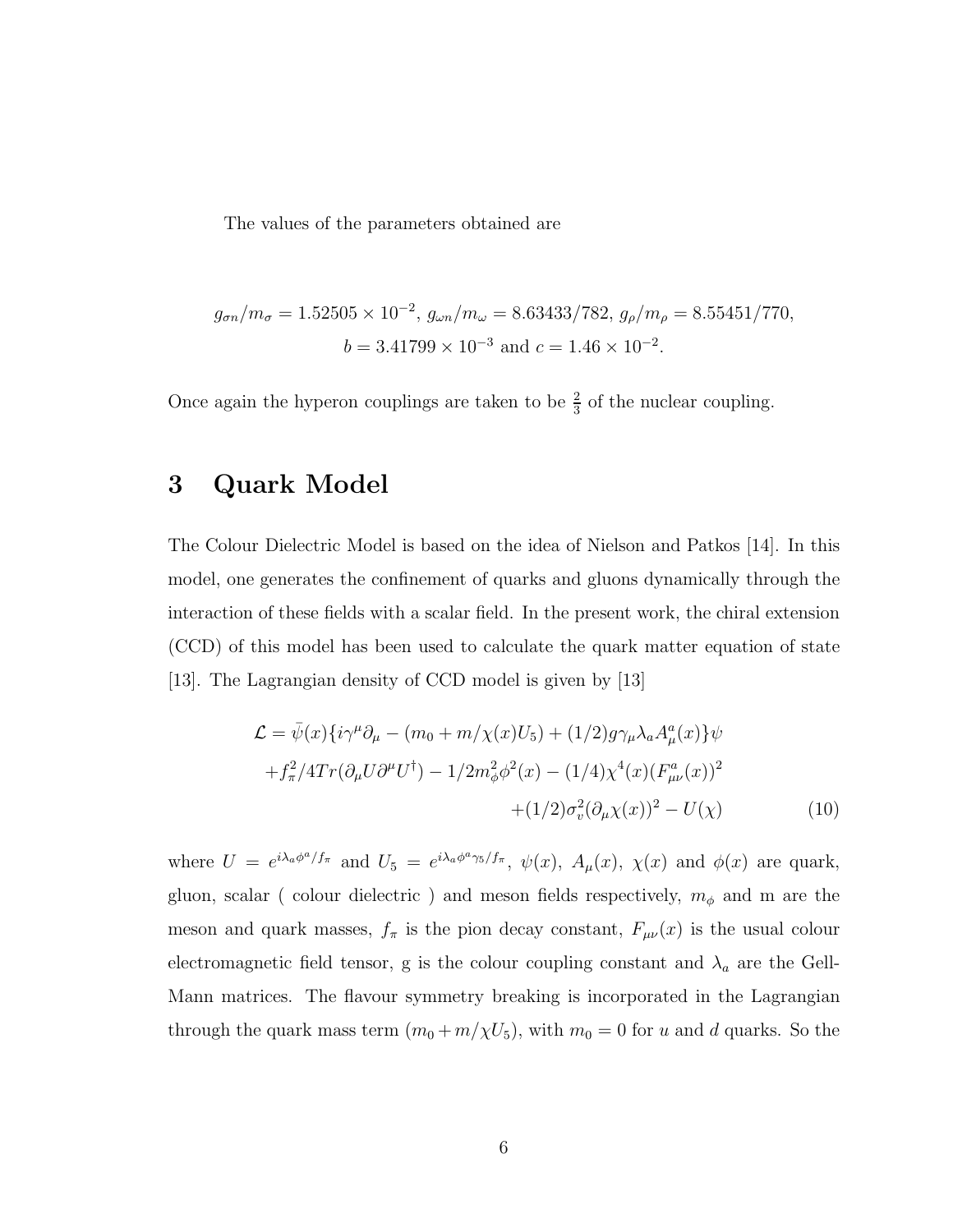masses of u, d and s quarks are m, m and  $m_0 + m$  respectively. The self interaction  $U(\chi)$  of the scalar field is assumed to be of the form

$$
U(\chi) = \alpha B \chi^2(x) [1 - 2(1 - 2/\alpha)\chi(x) + (1 - 3/\alpha)\chi^2(x)],
$$
\n(11)

so that  $U(\chi)$  has an absolute minimum at  $\chi = 0$  and a secondary minimum at  $\chi = 1$ . Thus the parameter B is the analog of the bag pressure of the bag model. The interaction of the scalar field with quark and gluon fields is such that quarks and gluons can not exist in the region where  $\chi = 0$ . In the limit of vanishing meson masses, the Lagrangian of eqn.(10) is invariant under chiral transformations of quark and meson fields.

The parameters of the CCD model are the quark masses  $m_q$   $(q = u, d, s)$ , strong coupling constant  $\alpha_s$ , the Bag pressure B and the constant  $\alpha$ . These are obtained by fitting the baryon masses. In the present calculation we have used  $m_{q(u,d)} = 92MeV$ ,  $m_{q(s)} = 295 MeV, B^{1/4} = 152 MeV, \alpha = 36$  and  $\alpha_s = 0.08$ .

The quark matter calculation proceeds as follows. It is assumed that in the presence of non-zero quark/anti-quark densities, the square of the meson field  $(\langle \phi^2 \rangle)$ may develop a non-zero vacuum expectation value. This assumption is analogous to the assumption that, in the linear-sigma model [15] the  $\sigma$ -field acquires non-zero vacuum expectation values. It has been found that this occurs when the quark density exceeds a certain critical value. As a result of this the effective quark masses decrease with the increase in  $\langle \phi^2 \rangle$  and hence with increase in baryon density. Thus at large quark densities one obtains from CCD model an equation of state similar to the equation of state of free quarks and gluons. Furthermore, the colour dielectric field  $\chi$ and  $\langle \phi^2 \rangle$  in quark matter are evaluated using mean field approximation. Quark-gluon interaction is incorporated upto two loop in thermodynamic potential.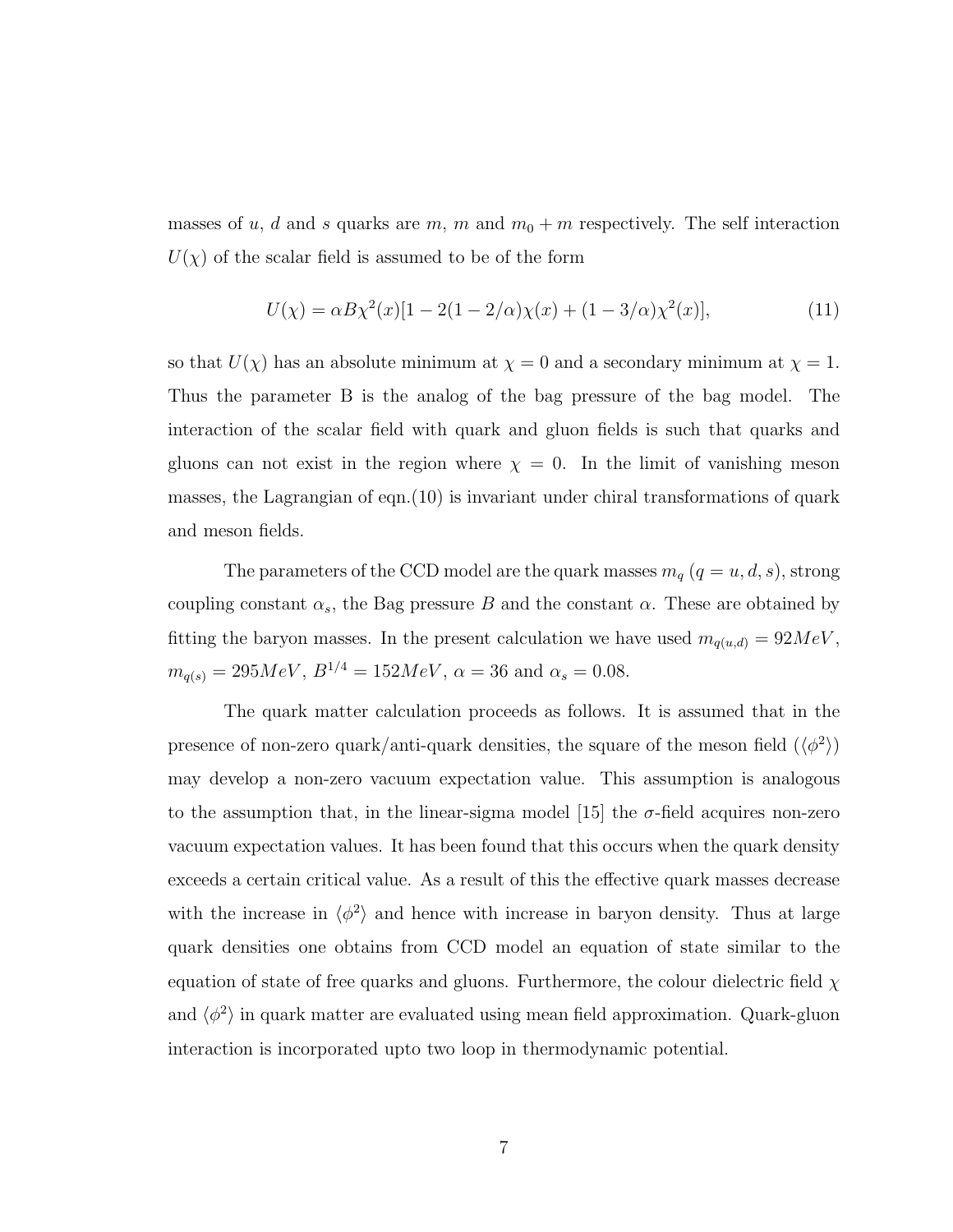## 4 Hot and Dense Baryonic Matter

The thermodynamic equilibrium in the hot and dense matter can be imposed from the weak interaction conditions. This introduces the following relations among different bare chemical potentials as,

$$
\mu_p = \mu_n - \mu_e
$$
  
\n
$$
\mu_{\Lambda} = \mu_n
$$
  
\n
$$
\mu_{\Sigma^-} = \mu_n + \mu_e
$$
  
\n
$$
\mu_{\mu} = \mu_e
$$
\n(12)

In the medium the baryon chemical potentials are modified as,

$$
\bar{\mu}_n = \mu_n - g_{\omega n} \omega_0 + \frac{1}{2} g_{\rho} \rho_0
$$
\n
$$
\bar{\mu}_p = \mu_p - g_{\omega p} \omega_0 - \frac{1}{2} g_{\rho} \rho_0
$$
\n
$$
\bar{\mu}_{\Lambda} = \mu_{\Lambda} - g_{\omega \Lambda} \omega_0
$$
\n
$$
\bar{\mu}_{\Sigma^-} = \mu_{\Sigma^-} - g_{\omega \Sigma^-} \omega_0 + g_{\rho} \rho_0
$$
\n(13)

where  $\bar{\mu}_i$  is the chemical potential of the *i*'th baryon in the medium and  $\mu_i$  is the bare chemical potential for the same.

The effective mass of a baryon in matter is as given in equations (11) and (12).

The charge neutrality gives,

$$
n_p = n_e + n_\mu + n_{\Sigma^-} \tag{14}
$$

In addition the baryon number conservation gives,

$$
n_B = n_n + n_p + n_\Lambda + n_{\Sigma^-} \tag{15}
$$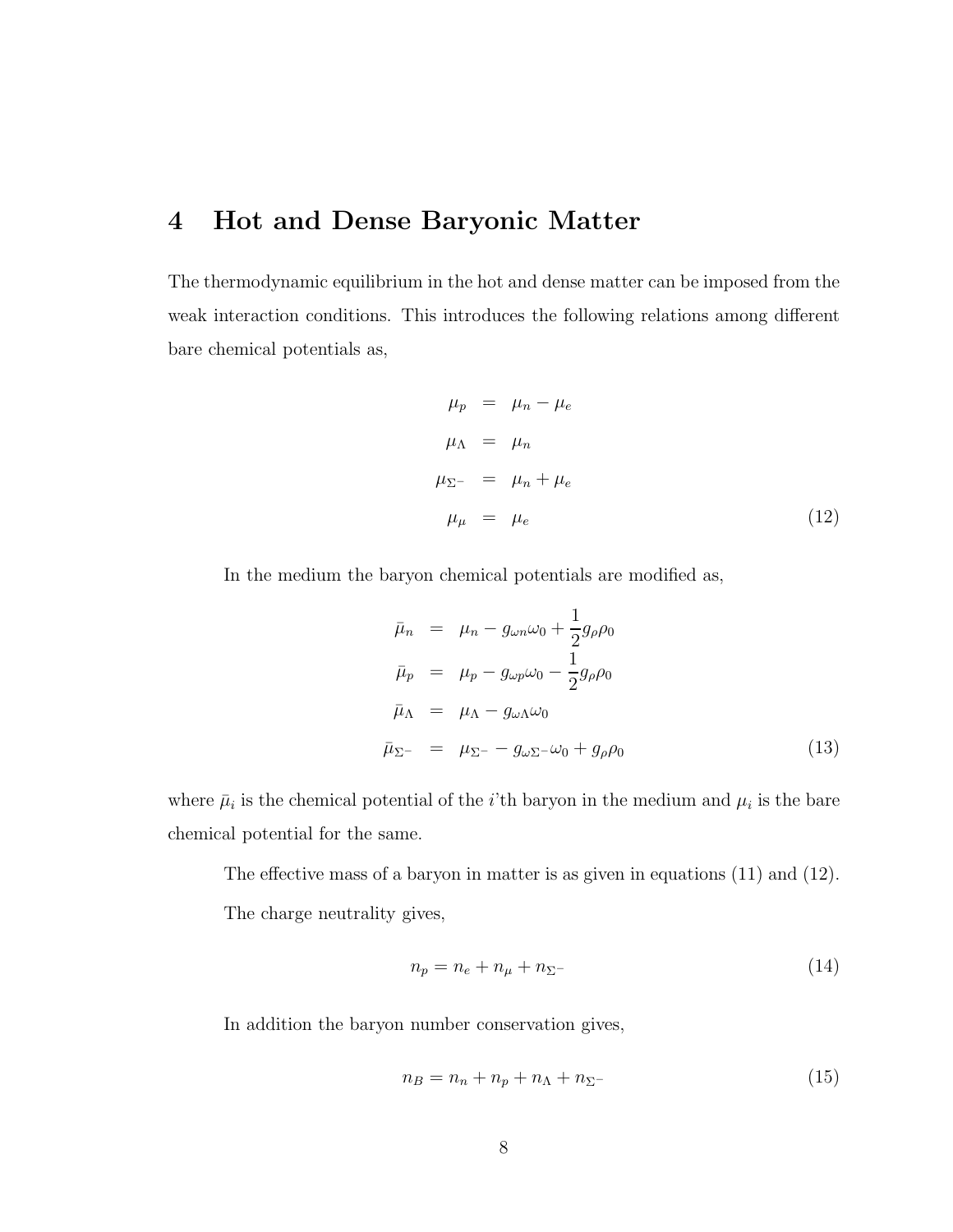In the last two equations  $n_i$  is the number density of the i'th particle and is given by

$$
n_i = 2 \int \frac{d^3 p}{(2\pi)^3} \left[ f_i^+ - f_i^- \right] \tag{16}
$$

According to the usual convention the baryon chemical potential is defined as  $\mu_B = \mu_n$  [6].

All the above equations need to be solved self consistently to obtain the density dependence of baryon masses and number densities at different temperatures. In figures 1-3 the temperature dependence of n,  $\Lambda$  and  $\Sigma^-$  masses have been plotted for five different models which have been considered here and at three different densities  $-\rho = 0, 0.15$  and  $0.3fm^{-3}$ . The density dependence of baryon masses at three temperatures -  $T = 0,100$  and  $200MeV$  have been plotted in figures 4-6. The number densities for different models at  $T = 0$  and  $200MeV$  have been plotted in figures 7-11.

### 5 Quark Hadron Phase Transition

The quark-hadron phase transition can now be calculated by using the effective models discussed in section 2 and section 3. The phase transition point is determined by adopting Gibb's criterion. This says that the point at which the free energies ( or pressure ) of the two phases, for a given chemical potential, are equal corresponds to the phase transition point. In the present context, the baryon chemical potential  $(\mu_B)$  is the only independent chemical potential. Then the crossing of the pressure curves for two phases in  $P - \mu_B$  plane gives the phase transition point. Glendenning, on the other hand, considered a case where, in the mixed phase, neutron and quark matter are not charge neutral but the mixture as a whole is [16]. This aspect has been studied further by Heiselberg et.al. in ref [17]. This situation is not considered here.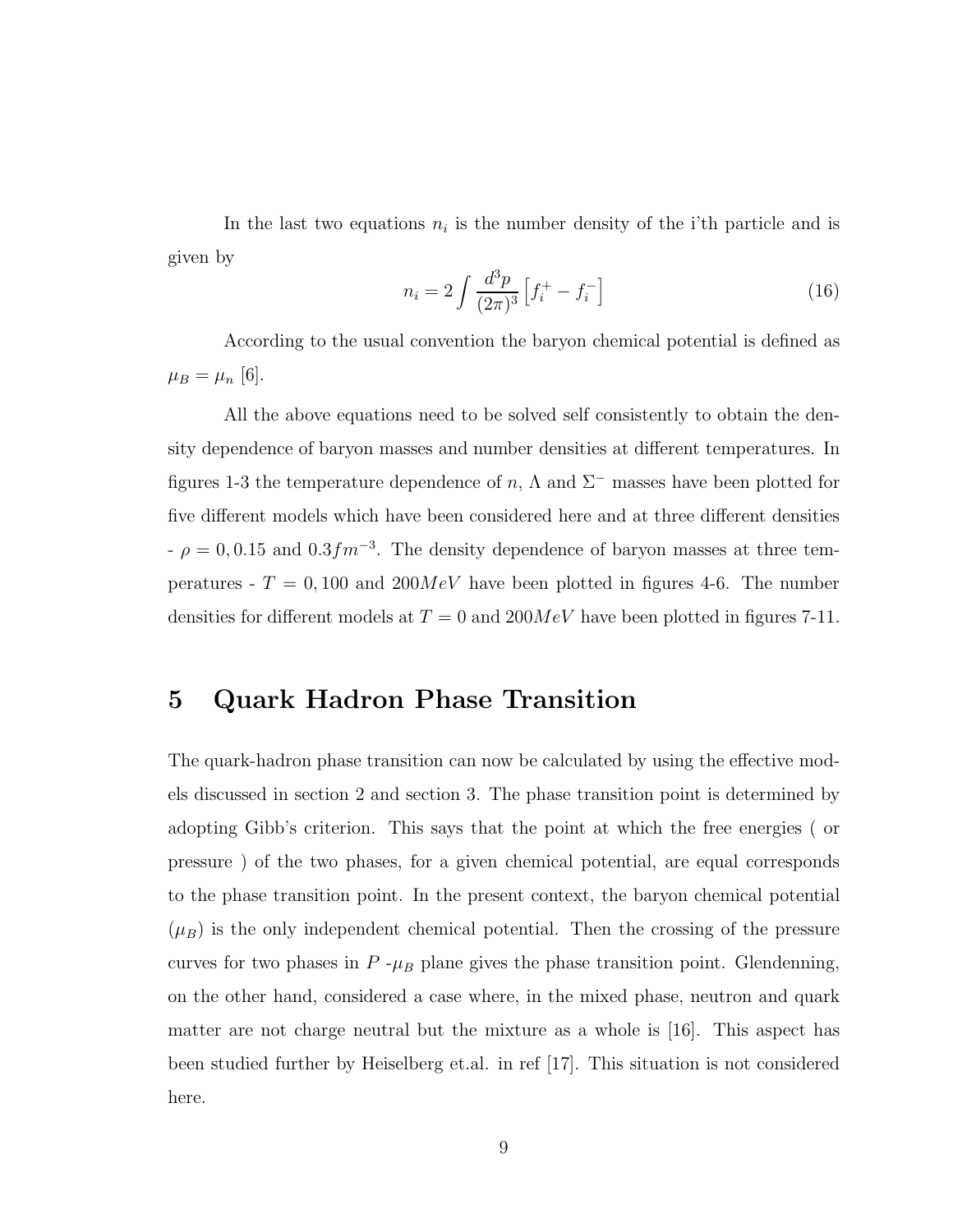For a first order transition, the derivatives of the  $P- \mu_B$  curve for the two phases at the phase transition point are not equal and the difference in the two derivatives gives the discontinuity in the density of the two phases at the transition point. The two phases coexist in this range of density. The latent heat of transition is given by the difference in the energy densities of the two phases at the critical point. As mentioned earlier, the lattice QCD calculations indicate that hadron quark phase transition may be weakly first order or second order. In a calculation, such as presented here, one would necessarily get a first order transition since two different models are employed to calculate the properties of quark and hadron phases.

The pressure for Walecka and ZM models can be written as

$$
P = m^{*\alpha} \frac{1}{2} m_{\omega}^2 \bar{\omega}_0^2 + m^{*\alpha} \frac{1}{2} m_{\rho}^2 (\bar{\rho}_0^3)^2 - \frac{1}{2} m_{\sigma_0}^2 \bar{\sigma}^2 + \sum_i P_{FG}(\bar{m}_i, \bar{\mu}_i) + \sum_l P_{FG}(m_l, \mu_l)
$$
(17)

For the Non-Linear Walecka model pressure  $P$  is given by

$$
P = \frac{1}{2}m_{\omega}^{2}\bar{\omega}_{0}^{2} + \frac{1}{2}m_{\rho}^{2}(\bar{\rho}_{0}^{3})^{2} - \frac{1}{2}m_{\sigma_{0}}^{2}\bar{\sigma}_{0}^{2} - \frac{1}{3}bm_{N}(g_{\sigma N}\bar{\sigma}_{0})^{3} - \frac{1}{4}c(g_{\sigma N}\bar{\sigma})^{4} + \sum_{i}P_{FG}(\bar{m}_{i}, \bar{\mu}_{i}) + \sum_{l}P_{FG}(m_{l}, \mu_{l})
$$
(18)

In the above two equations  $P_{FG}$  is the pressure for the free fermi gas and is given by

$$
P_{FG} = \frac{1}{3\pi^2} \int p^4 dp \sum_i \frac{1}{E_i} \left[ f_i^+ + f_i^- \right] \tag{19}
$$

For the quark sector the pressure is calculated upto two loop in the quark-gluon interaction and is given by

$$
P = T\gamma_q \int \frac{d^3p}{(2\pi)^3} \left[ ln(1 + e^{(\mu - \epsilon_q(p))/T}) + ln(1 + e^{-(\mu + \epsilon_q(p))/T}) \right]
$$
  
- 
$$
T\gamma_g \chi^4 \int \frac{d^3p}{(2\pi)^3} ln(1 + e^{-\epsilon_g(p)/T}) - T \sum_{\phi} \gamma_{\phi} \int \frac{d^3p}{(2\pi)^3} ln(1 - e^{-\epsilon_{\phi}(p)/T})
$$
  
- 
$$
\frac{16}{3} \pi \alpha_s T^2 \int \frac{d^3pn(p)}{(2\pi)^3 \epsilon_q(p)} - 8\pi \alpha_s \int \frac{d^3pd^3q}{(2\pi)^6 \epsilon_q(p) \epsilon_q(q)}
$$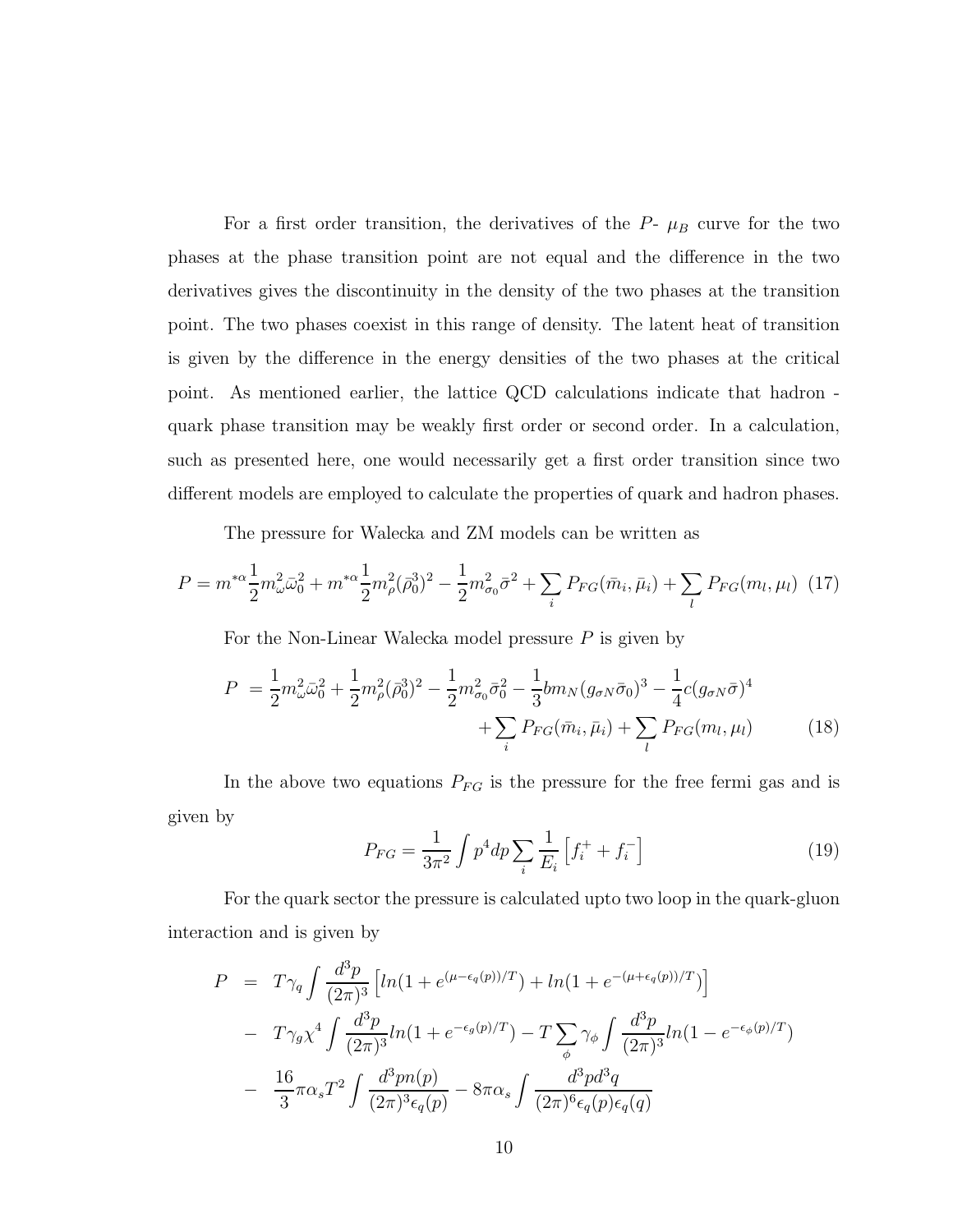$$
\times \left\{ \left[ \frac{2m^{*2}}{(\epsilon_q(p) - \epsilon_q(q))^2 - \epsilon_g^2} - 1 \right] \times \left[ n^-(p)n^-(q) + n^+(p)n^+(q) \right] + \left[ \frac{2m^{*2}}{(\epsilon_q(p) + \epsilon_q(q))^2 - \epsilon_g^2} - 1 \right] \times \left[ n^-(p)n^-(q) + n^+(p)n^+(q) \right] \right\}
$$
  
- 
$$
\frac{2}{3} \alpha_s \pi T^4
$$
 (20)

In the above expression  $\epsilon_q$ ,  $\epsilon_g$  and  $\epsilon_\phi$  are the quark gluon and meson kinetic energies,  $\gamma_q$ ,  $\gamma_g$  and  $\gamma_\phi$  are the corresponding degeneracies,  $n^-(p) = 1/(1 + exp((\epsilon_q(p) \mu$ /T)) and  $n^+(p) = 1/(1 + exp((\epsilon_q(p) + \mu)/T))$  are the quark and antiquark distribution functions respectively,  $N(p) = 1/(exp(\epsilon_{\phi}(p)/T) - 1)$  is the distribution function for mesons and  $n(p) = n^+(p) + n^-(p)$ . In the quark sector the chemical equilibrium under weak decay and the charge neutrality give

$$
\mu_d = \mu_u + \mu_e; \quad \mu_s = \mu_u + \mu_e \tag{21}
$$

and

$$
\frac{2}{3}n_u - \frac{1}{3}n_d - \frac{1}{3}n_s - n_e = 0
$$
\n(22)

The baryon density  $n_B = \frac{1}{3}$  $\frac{1}{3}\sum_i n_i$  where  $i = u, d, s$  and the baryon chemical potential is defined as  $\mu_B = \mu_u + \mu_d + \mu_s$ .

The  $P - \mu_B$  curves for different models have been plotted in figures 12-16.

#### 6 Results and Discussions

In the present work we have studied the properties of hot and dense asymmetric baryonic matter in  $\beta$ -equilibrium. The baryonic matter has been discussed within the framework of five effective hadronic models. They are the LW model [4], three variants of the ZM model [7] - ZM, ZM2 and ZM3 and the NW model [6]. We have extended the LW, ZM, ZM2 and ZM3 models to include hyperons and also discussed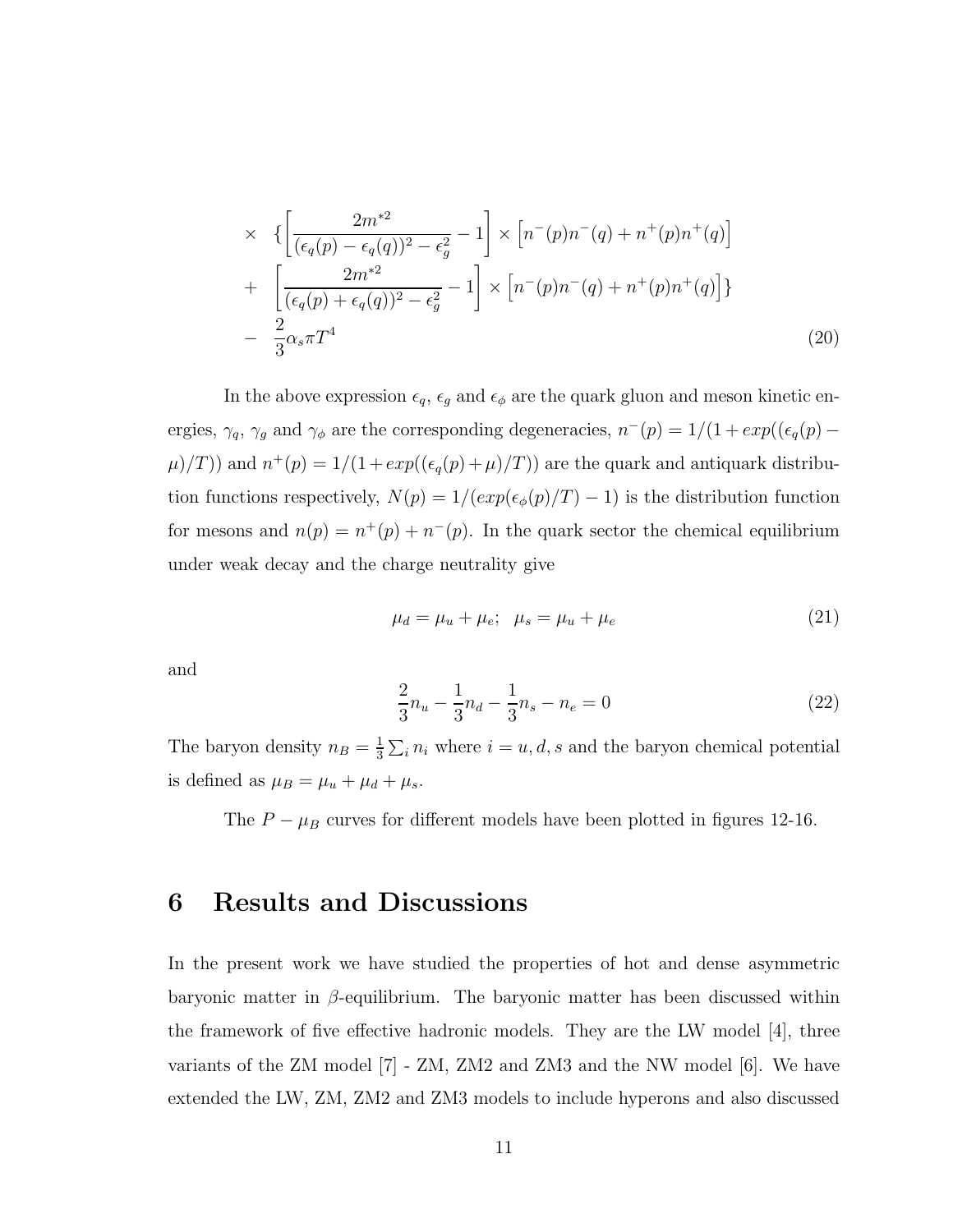the NW model. The models include four baryons - n, p,  $\Lambda$  and  $\Sigma^-$ , the scalar  $\sigma$ -meson, the vector mesons  $\omega$  and  $\rho$  and the leptons (electron and muon). The baryonic matter properties i.e. the masses and fractional number densities have been calculated from these models in the mean field level. The pressure of the baryonic matter has been calculated in the usual canonical fashion. The pressure for quark matter has been calculated from CCD model [13].

The temperature dependence of baryon masses at different densities have been plotted in figures 1-3 for different models. Fig.1 is the temperature dependence of nucleon mass at different densities. This shows that the nucleon mass decreases with temperature and the maximum change in the nucleon mass is obtained in the LW model. Also, as the density is increased the baryon mass first increases slightly with temperature and then starts decreasing. The same qualitative behaviour is observed in the case of  $\Lambda$  and  $\Sigma^-$  masses (fig.2 and 3). With density, the variation of nucleon mass is even faster. In the LW model the nucleon mass goes to zero at about  $0.8fm^{-3}$ whereas in the other models the nucleon mass saturates in the range  $400 - 600MeV$ . The higher value is for ZM model and lower is for ZM3 model.

In figures 7-11 the variation of fractional number densities,  $(n_i/n_B)$ , of different particles with baryon density for different models have been plotted, each at two temperatures  $T = 0MeV$  and  $T = 200MeV$ . Fig. 7 shows that the neutron number density in the LW model decreases and goes to zero at about  $0.8fm^{-3}$ . The proton number density increases initially from 0 to  $0.25 fm^{-3}$  then it decreases slightly upto  $1.0fm^{-3}$  after which it saturates. The  $\Lambda$  baryon appears at about  $n_B = 0.25fm^{-3}$ , increases till  $1.0fm^{-3}$  to about 0.95 and then saturates. The  $\Sigma^-$  also appears at  $n_B =$  $0.25fm^{-3}$ , it increases first and then starts decreasing going to zero at  $n_B = 1.1fm^{-3}$ . The matter becomes hyperonic at  $n_B = 0.4fm^{-3}$ . (We will use this terminology of "hyperonic matter", in the discussion of number densities, for the situation when the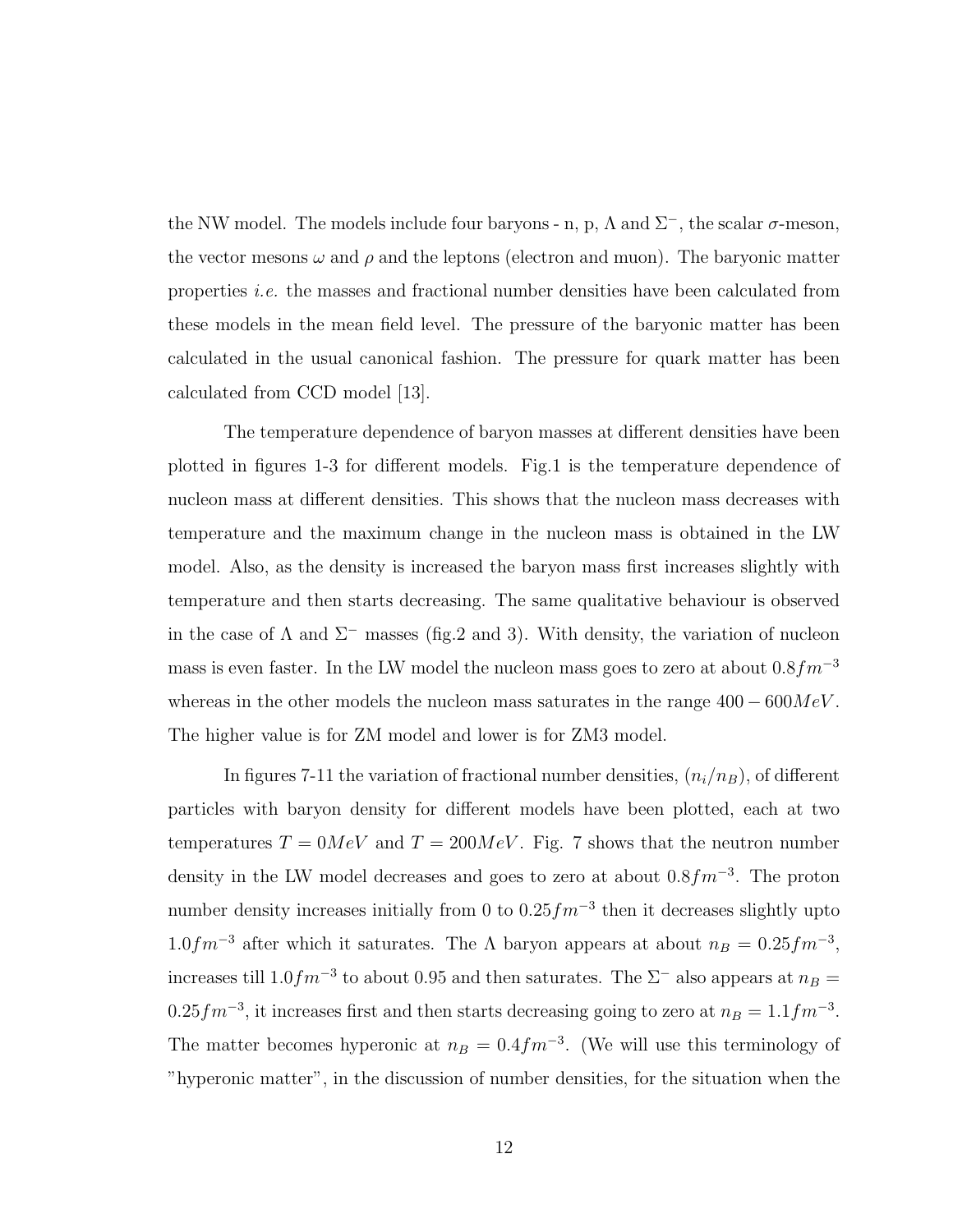$Λ$  or  $Σ^-$  number density takes over *n* or *p* number density). In the same model, at  $T = 200MeV$  the matter is hyperonic right from the begining. The  $\Lambda$  number density varies from 0.39 to 0.85 as the density is varied from 0 to  $1.5fm^{-3}$ .

The nature of variation of number densities is somewhat different for the ZM model (fig. 8). At  $T = 0MeV$ , the neutron number density decreases with baryon density but does not go to zero. The proton number density saturates at a higher value compared to that in the LW model. The transition from nuclear to hyperonic matter takes place at  $n_B = 1.1fm^{-3}$  which is considerably higher than that in the LW model. In the ZM model, at  $T = 200MeV$ , unlike the LW model, the matter is not hyperonic at the very begining. The transition takes place at about  $n_B = 1.6fm^{-3}$ . For ZM2 model (fig. 9), at  $T = 0MeV$ , the transition takes place at  $n_B = 1.6fm^{-3}$ whereas at  $T = 200MeV$  it is at  $n_B = 1.9fm^{-3}$ . Figure 10 gives an interesting result. This is for the ZM3 model. The matter does not become hyperonic ever. It stays as nuclear matter at all temperatures and densities. In the NW model at  $T = 0MeV$ the transition occurs at  $n_B = 0.85 fm^{-3}$ . Unlike LW model the neutron and sigma number densities do not go to zero. The proton number density also saturates at a higher value compared to that in the LW model.

The hadron-quark phase transition has been studied using the Gibbs' criterion. The intersection of the two  $P - \mu_B$  curves, for two different models for the two sectors, gives the transition density. We have a first order phase transition due to the consideration of two different models in two phases. In figures 12-16 we have plotted the  $P - \mu_B$  curves for five different hadronic models along with the quark model at five different temperatures. The quark-hadron phase transition, for this set of models, is observed only for LW and NW models and that too at  $T = 0MeV$ and  $T = 50MeV$ . The transition, for the LW model at  $T = 0MeV$ , takes place at  $\mu_B = 1100MeV$  which corresponds to  $\rho_c = 0.27fm^{-3}$ . At  $T = 50MeV$  the critical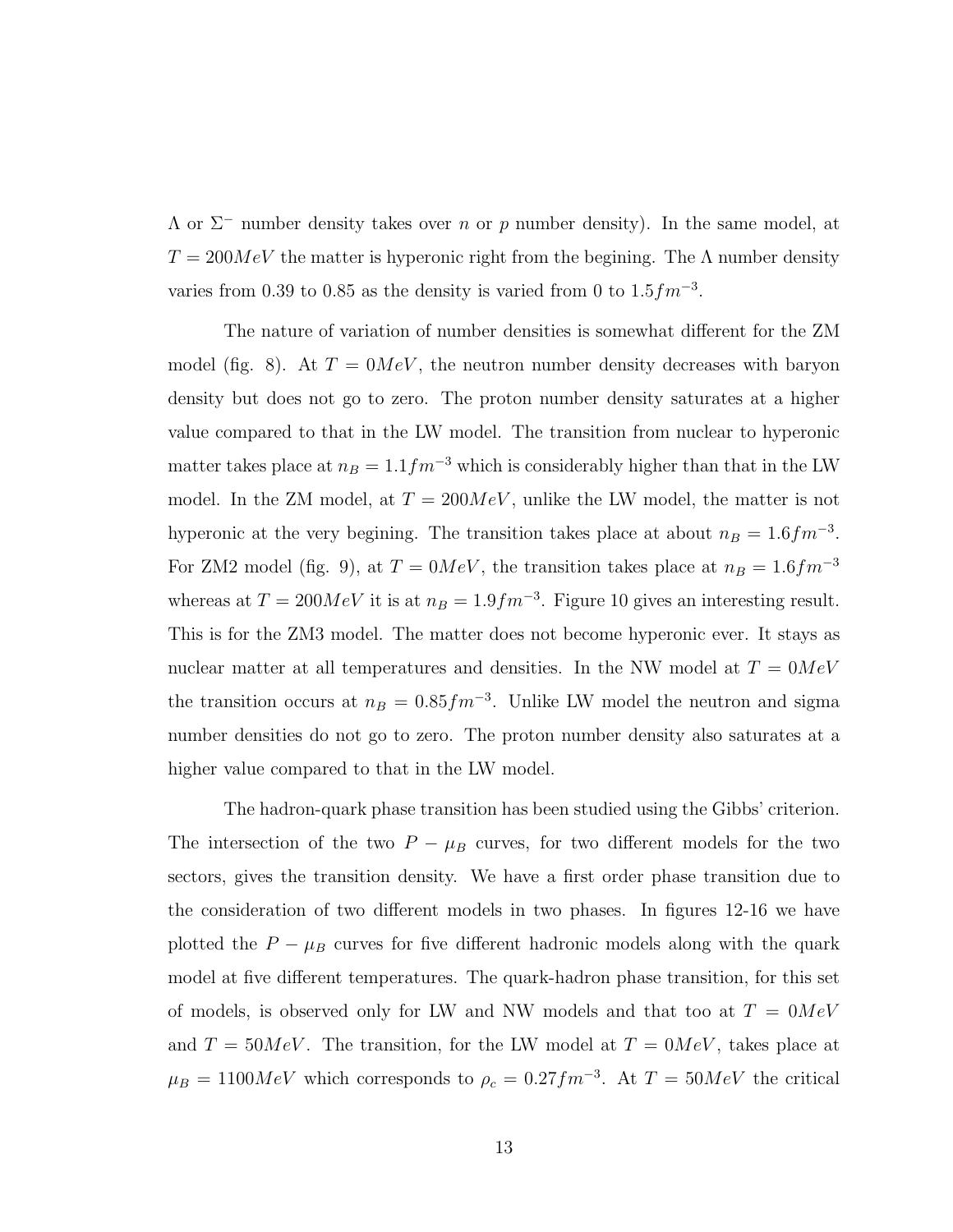density is  $\rho_c = 0.26 fm^{-3}$ . For the NW model these two values are  $\rho_c = 0.47 fm^{-3}$ and  $\rho_c = 0.37 fm^{-3}$  respectively.

To conclude, we have compared different hadronic models at finite temperature and density. These models give varying predictions for masses and number densities. This will have a strong bearing both for neutron star properties as well as heavy ion collisions in the laboratory. Also the neutrino emissivities will be different for these models.

The hadron-quark phase transition has been investigated using CCD model. The phase transition is seen for LW and NW whereas none of the variants of ZM model gives the phase transition for the parameter set considered here, even at  $T = 0MeV$ . This will imply the absence of quark-hadron phase transition inside neutron star.

#### Acknowledgement

AB would like to thank Department of Atomic Energy (Govt. of India) and SKG would like to thank Council of Scientific and Industrial Research for financial support.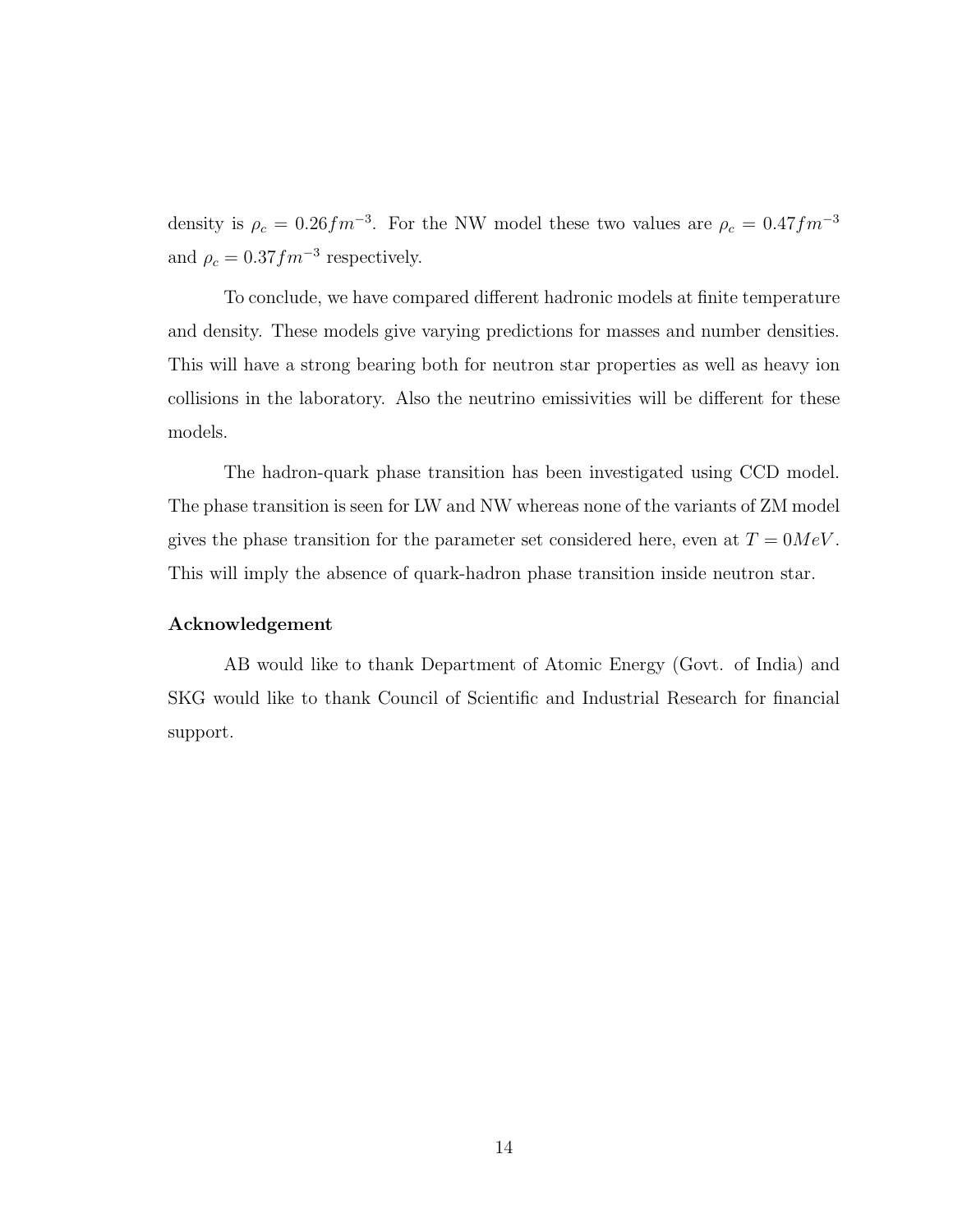# References

- [1] A very good review on hot and dense hadronic matter may be obtained in : B.D.Serot and J.D.Walecka, Adv. Nucl. Phys. 16, 1 (1986) and references therein.
- [2] J.Collins and M.Perry, Phys.Rev.Lett. 34, 135 (1975).
- [3] E.V.Shuryak, Phys.Rep. 61, 71 (1980).
- [4] J.D.Walecka, Ann.Phys. 83, 491 (1974).
- [5] S.A.Chin, Ann.Phys. (N.Y.), 108, 301 (1977).
- [6] J.I.Kapusta and K.A.Olive, Phy.Rev.Lett. 64, 13 (1990); J.Ellis, J.I.Kapusta and K.A.Olive, Nucl.Phys. B348, 345 (1991);
- [7] J.Zimanyi and S.A.Moszkowski, Phys. Rev. C42, 1416 (1990).
- [8] A.Delfino, C.T.Coelho and M.Mallherio,Phys.Lett. B345, 361 (1995).
- [9] S.K.Ghosh, S.C.Phatak and P.K.Sahu, Z.Phys. A352, 457 (1995).
- [10] N.K.Glendenning, F.Weber and S.A.Moszkowski, Phys.Rev. C45, 844 (1992).
- [11] V.Thorsson, M.Prakash and J.M.Lattimer, Nucl.Phys. A572, 693 (1994).
- [12] A.Bhattacharyya and S.Raha, Phys.Rev. C53, 522 (1996).
- [13] S.K.Ghosh, "Study of Quark Matter in Chiral Colour Dielectric Model and Its Application to Dense Stars", Ph.D. Thesis, and references therein.
- [14] H.B.Nielson and A.Pattkos, Nucl.Phys. B195, 137 (1982).
- [15] W.Broniowski, M.Cibej, M.Kutschera and M.Rossina, Phys. Rev. D41, 285 (1990).